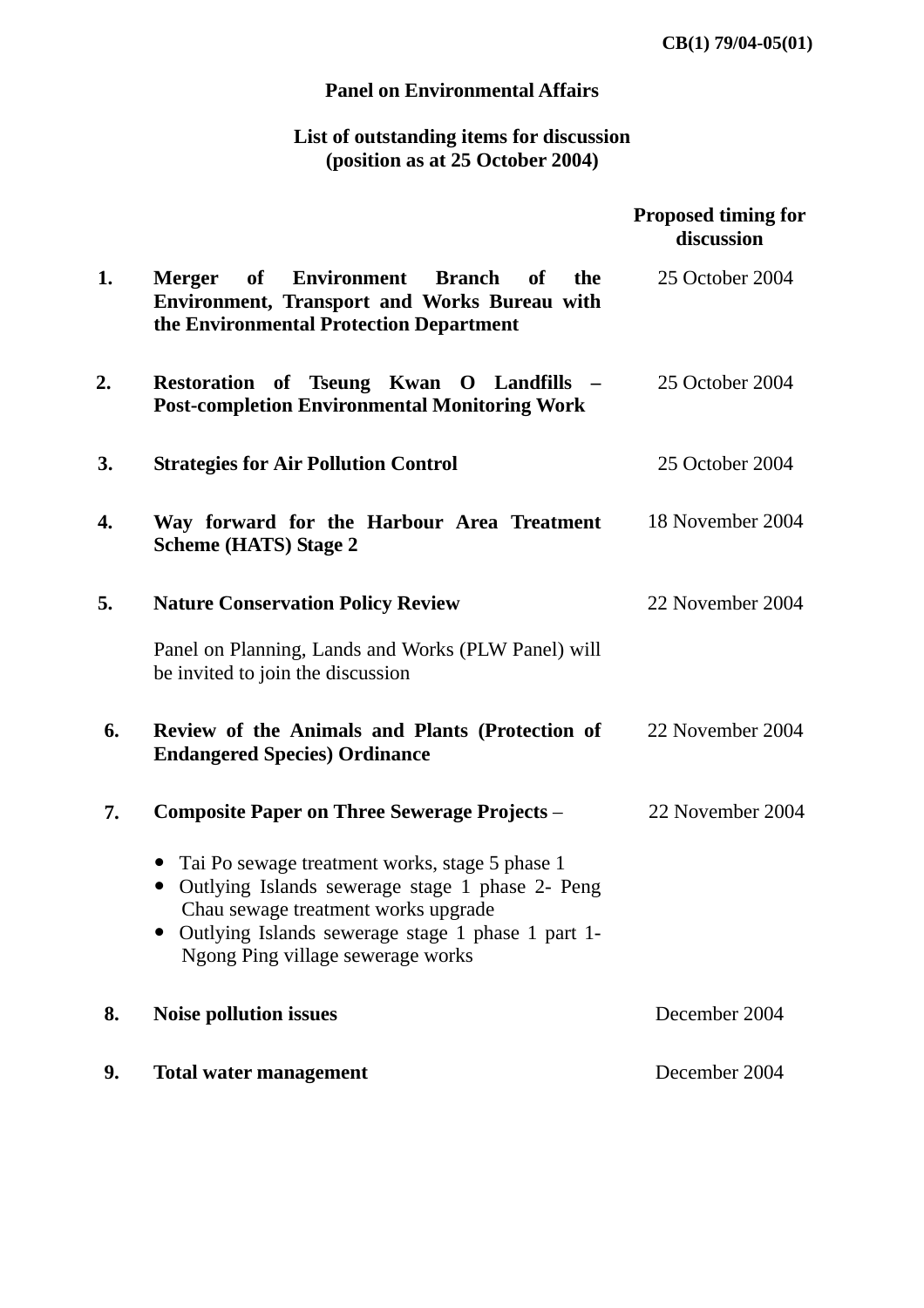| 10. | <b>Waste management</b>                                                                                                                                                                                                                                                                                                             | January 2005                                                                                                       |
|-----|-------------------------------------------------------------------------------------------------------------------------------------------------------------------------------------------------------------------------------------------------------------------------------------------------------------------------------------|--------------------------------------------------------------------------------------------------------------------|
|     | Management of construction and demolition materials,<br>including the alleged demolition of Hunghom<br>Peninsula, prevention and recovery of municipal solid<br>waste, producers' responsibility and disposal of<br>polystyrene (plastic foam)                                                                                      | (may<br>need<br>to<br>reschedule the regular<br>meeting<br>allow<br>to<br>sufficient<br>time<br>for<br>discussion) |
|     | Panel on Food Safety and Environmental Hygiene will<br>be invited to join the discussion on disposal of<br>polystyrene which has been referred to the Panel after<br>the meeting with Sha Tin District Council on<br>13 June 2002                                                                                                   |                                                                                                                    |
| 11. | The Advisory Group's recommendations on the<br>options for development of large-scale waste<br>treatment facilities to handle municipal solid waste                                                                                                                                                                                 | February 2005                                                                                                      |
| 12. | Outcome of HATS Stage 2 Consultation and Way<br><b>Forward for HATS Stage 2</b>                                                                                                                                                                                                                                                     | March 2005                                                                                                         |
| 13. | Control plan on volatile organic compounds -<br>outcome of consultation                                                                                                                                                                                                                                                             | March 2005                                                                                                         |
| 14. | <b>Composite Paper on Two Sewerage Projects -</b>                                                                                                                                                                                                                                                                                   | March 2005                                                                                                         |
|     | Yuen Long and Kam Tin sewerage and sewage<br>disposal – Kam Tin trunk sewerage, phase 1 and<br>Au Tau trunk sewers<br>North District and Tolo Harbour sewerage,<br>$\bullet$<br>sewage treatment & disposal - High Priority<br>Works - Expansion of Shek Wu Hui sewage<br>treatment works and Ting Kok Road pumping<br>station No.5 |                                                                                                                    |
| 15. | Proposed legislative amendments to tighten the<br>control over movement of vessels in marine parks                                                                                                                                                                                                                                  | April 2005                                                                                                         |
| 16. | <b>Introduction of Euro IV vehicle emission standards</b>                                                                                                                                                                                                                                                                           | April 2005                                                                                                         |